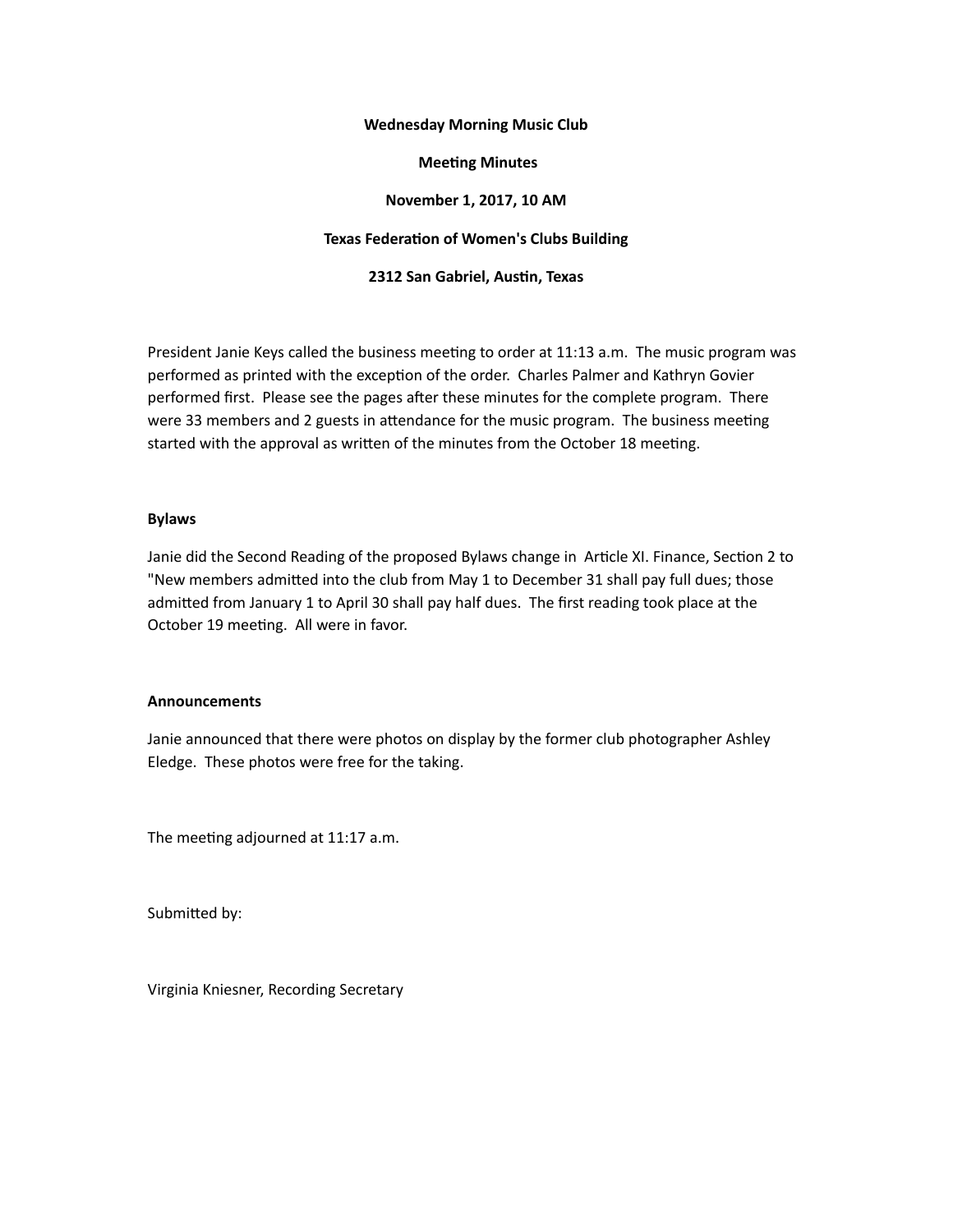# **\*Parade of American Music, NFMC**

# **November 1, 2017**

| Program Leader:                                           | <b>Bill Yick</b>             |                          |                                                  |
|-----------------------------------------------------------|------------------------------|--------------------------|--------------------------------------------------|
| Collect Leader:                                           | Sarah Harriman               |                          |                                                  |
| Together We Sing:                                         | <b>America the Beautiful</b> |                          |                                                  |
|                                                           | Elise Ragland, leader        |                          |                                                  |
| Carolyn McColloch, piano                                  |                              |                          |                                                  |
|                                                           |                              |                          |                                                  |
|                                                           |                              | Program                  |                                                  |
| Wish You Were Here: title song<br>$(1908-1993)$           |                              |                          | <b>Harold Rome</b>                               |
| Roberta: Smoke Gets in Your Eyes                          |                              |                          | Jerome Kern (1885-1945) Otto Harback (1873-1963) |
| Great Day: Without a Song                                 |                              |                          | Edward Eliscu (1902-1998)                        |
| Very Warm for May: All the Things You Are                 |                              |                          | Oscar Hammerstein II (1895-1960)                 |
|                                                           |                              | Charles Palmer, baritone |                                                  |
|                                                           |                              | Kathryn Govier, piano    |                                                  |
|                                                           |                              |                          |                                                  |
| The Medium: The Black Swan<br>$(1911 - 2007)$             |                              |                          | Gian Carlo Menotti                               |
|                                                           |                              | Elise Ragland, soprano   |                                                  |
|                                                           |                              | Brian Grothues, piano    |                                                  |
| Oklahoma: Oh, What a Beautiful Morning<br>$(1902 - 1979)$ |                              |                          | <b>Richard Rodgers</b>                           |
| Song of the South: Zip-A-Dee-Doo-Dah                      |                              |                          | Elias Paul Wrubel (1905-1973)                    |
|                                                           |                              | Billie Corsbie, violin   |                                                  |